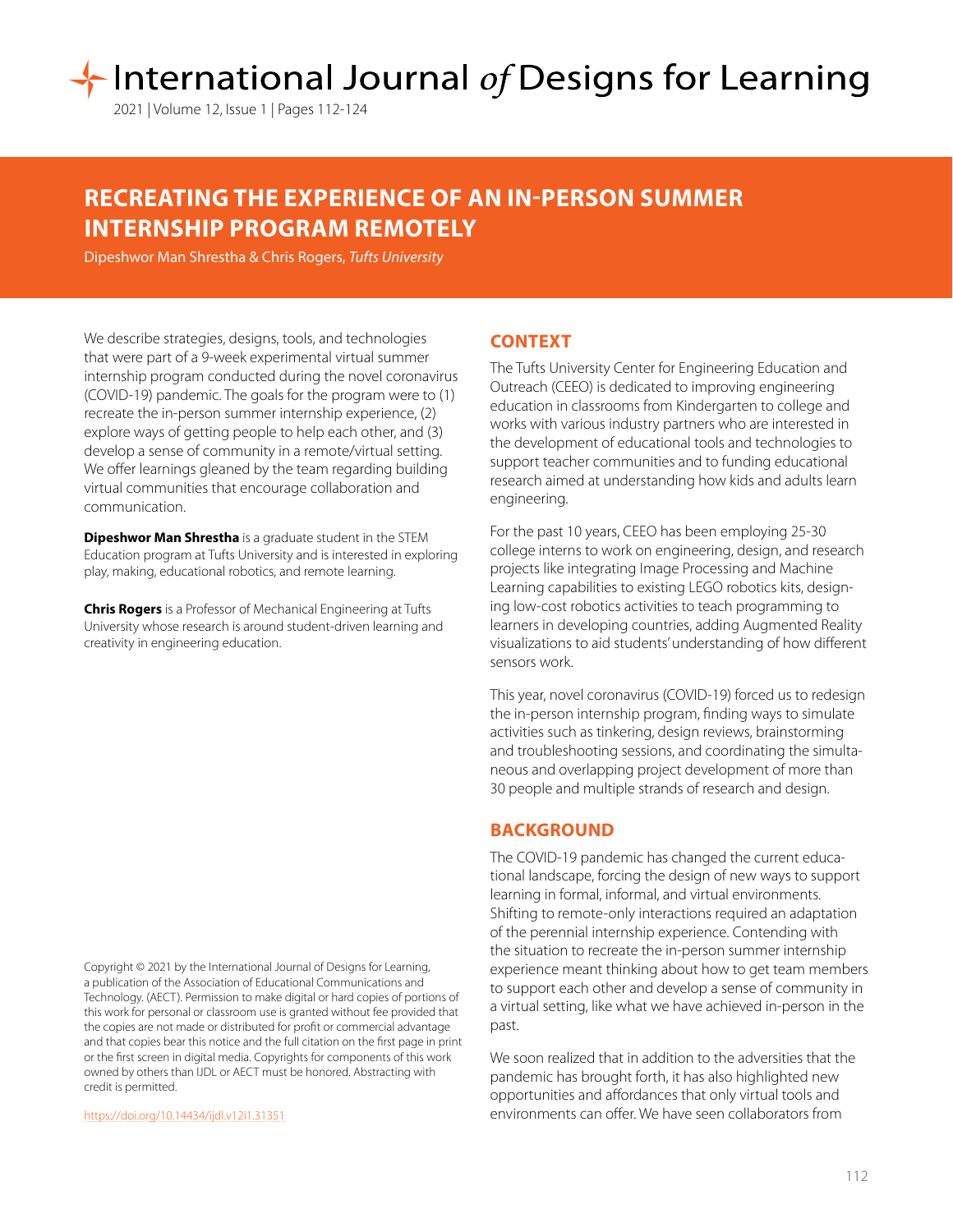different countries and different time zones work together to create a CAD model, we have noticed a night owl and an early bird working asynchronously to complete a common task, and we have observed excitement in kids from Nepal as they remotely controlled a robot halfway around the world in the US.

# **In-Person CEEO Internships**

In the past, when in-person for the summer, interns would typically work on hands-on engineering and design projects, building prototypes, testing, and iterating on their designs, and showcasing their progress to industry partners at the end of the summer program. Interns worked together at the CEEO office space from 9 am to 5 pm. They would share a common workspace, sit together, eat together, hack together, play frisbee together, and report to the faculty team leads 2-3 times a week. They would reach out to their peers or their managers if they ran into any issues or needed any feedback on their work. The graduate students or faculty members could easily look over the intern's shoulders if the interns struggled with an issue or they would grab a chair next to the person and look at the code together.

Likewise, for testing, parents would bring their kids into our space where the kids could interact with the prototypes our interns had designed and offer us valuable feedback. Towards the end of the summer internship program, 2-3 representatives from the funding organizations would visit our space and interact with our interns, play with their prototypes, and ask questions about their projects. Playing frisbee, having lunch together, joking around, and getting to know each other through small talks and hallway conversations provided opportunities for everyone to become friends and foster a sense of belonging to the CEEO community.

#### **Summer 2020 Experience**

Like the previous years, we opened the summer internship applications in early January and most of the interns were accepted to the program by mid-March. We had funding available to hire the students, and the leadership team had a list of projects they were eager for interns to work on. However, typically, we would only start planning out the details of the summer internship program after the Spring semester ended. Further, even though we discussed the possibility of the summer internship being affected by COVID-19 in our weekly leadership meetings, we remained hopeful as late as April that the internship program would still be in-person. Unfortunately, we had not anticipated the extent to which COVID-19 would force us to reimagine the in-person summer internship experience as a "remote internship."

In the last week of April, we started collaborating on a Google Document as we brainstormed considerations for the remote internships, including (i) materials the interns

would need throughout the internship which we would have to gather and ship at the beginning of summer, (ii) questions to ask the interns about their home setups and needs for them to be able to participate and contribute to the various research strands, (iii) activities and related materials that might foster collaborative group experiences, (iv) tools, applications and setups that might aid students documentation as they kept track of their work, (v) pre-orientation skills that would help the interns immediately engage with the projects, and (vi) fun sessions, ice-breakers, and team building activities for everyone to get to know each other and the CEEO community.

The following week, we created a summer team leads channel on Slack that included 10 members—Tufts faculty members, graduate students, postdocs, and staff, who would be responsible for different aspects of the summer internship program. In addition to this model of distributed and cascading leadership where different team leads oversaw a particular research strand and were responsible for managing and mentoring a group of interns, we assigned a dedicated role of a coordinator (taken by the first author) to make sure that we were meeting the following goals:

- 1. The student interns are pleased with the summer experience and want to continue working with us,
- 2. The team leads come away with a feeling that their research is advancing, and
- 3. The industry funders are pleased with the progress and continue funding us in the future.

By May, it was clear that the entire summer would be virtual, and we decided to experiment and use the summer experience to inform our teaching practice in the upcoming Fall semester in which most of the courses the faculty members were teaching would be remote.

At the CEEO, we have a long history of summer internships being very successful because interns would continue their projects at the CEEO during the academic year, the team leads would advance their research, and industry partners continued to report satisfaction in the outcomes of the summer internship work. So, this year as well, we were confident that our team's willingness to experiment, try new software platforms, and push technological boundaries would help us adapt to the unanticipated situation and help us meet the set goals.

Further, since we had hired the interns before the pandemic and we already had funding from our industry partners, we decided to recreate the in-person summer internship experience virtually/remotely.

Towards the end of May, in addition to the interns who had applied for the job in January, we increased the number of hires to accommodate students who needed a summer job because a lot of other internship opportunities were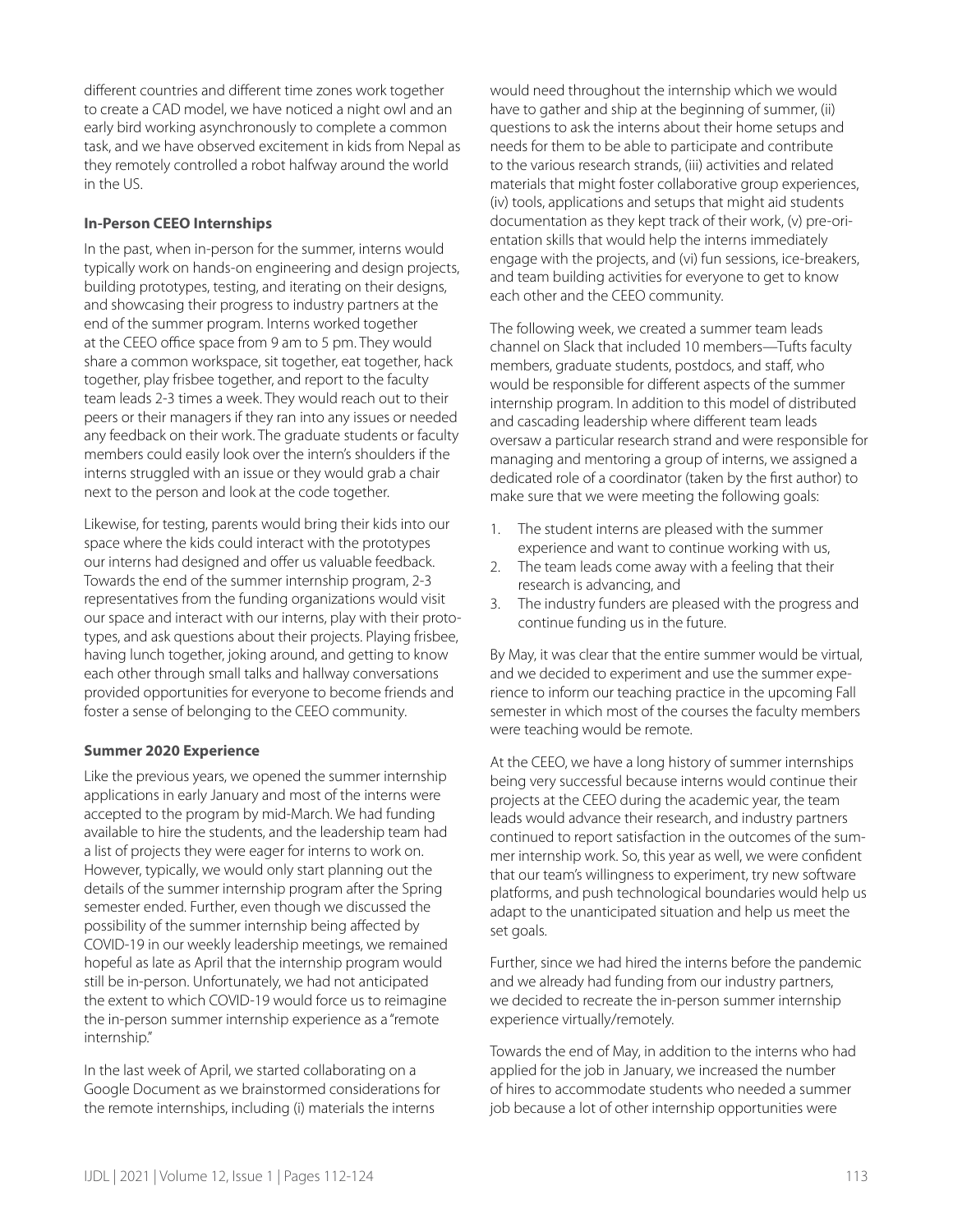canceled due to COVID-19, with the assumption that we would figure things out as we moved along.

This year, we had 25 interns—5 high school students and 20 Tufts students, undergraduates as well as recent graduates who worked on 8 different research strands. Although some of the elements of the in-person experience were missing this year, we leveraged past experiences and tried to recreate events and activities that had worked well in the previous years.

# **EXPERIENCE DESIGN**

In this design case, we attempted to recreate the in-person summer internship experience, finding ways to simulate activities such as tinkering, design reviews, brainstorming and troubleshooting sessions, and coordinating the simultaneous and overlapping project development of more than 30 people and multiple strands of research and design. We had three main goals for the project: (1) to recreate the in-person summer internship experience for the CEEO interns virtually, (2) to explore how we can get people to help each other remotely, and (3) to develop a sense of community in a remote/virtual setting.

# **Early Stages of Design & Challenges**

The summer leadership team that consisted of 2 faculty members, 1 postdoc, 3 Ph.D. students, 2 Master's students, and 2 staff members were responsible for the early stages of design of the summer experience. Starting from May, we met weekly to brainstorm ideas, discuss challenges, build research-specific deliverables for the end of the summer, set clear milestones, and schedule regular check-ins with our industry partners.

In addition to the weekly meetings, we asynchronously updated ideas on a shared Google document, and leveraged the #summer\_team\_leads channel on Slack to share ideas about activities, tools, strategies, and technologies that might help us recreate the various elements of past summer internship experiences.

Decisions about selecting some tools like Zoom and Slack were straightforward and turned out to be very successful throughout the summer. For instance, we used Zoom for our weekly meetings because students already had experience taking online classes on Zoom, and Tufts provided students access to Zoom paid accounts. Likewise, for Slack, it was free, we had been using it to communicate with each other since the pandemic had forced us to work remotely, and we had previously relied on Slack even in the 2019 in-person summer internship.

Decisions about other tools were harder to make and did not necessarily turn out to be as successful as we had anticipated. For instance, we spent a significant amount

of time deciding on a task management tool because we assumed that it would be difficult to track student progress in a remote internship program. To prepare for this possible issue, we constantly updated a Google document where we listed various tools such as Google Sheets, Coda, Teamwork, Airtable, Canvas, Google Classroom, Jira, Trello, Asana, Basecamp, Planner, Sunsama, Monday, Pivotal, Microsoft Planner, and Notion, along with their salient features, strengths, and weaknesses.

To narrow down the choices, we decided to test some of the tools in smaller teams. Three team leads used Asana for a week updating their weekly/daily task list on the web application. Likewise, since the CEEO team members had access to a paid subscription of Teamwork, the summer coordinator tested it for a couple of days. In addition to our personal preferences and experience using the tools, we also reached out to our friends and colleagues who had been managing remote software development teams and we maintained an active discussion thread on our Slack channel.

We did not select Trello because a team lead pointed out that "Trello is cute but not very powerful for anything beyond the superficial." We gave up on Teamwork because we thought "the interface might be overwhelming for beginners." Similarly, there was a "consensus that Jira (was) not a favorite" because it was "too complex". Ultimately, we selected Asana because it was free and could be easily integrated with Slack.

Likewise, in the early stages of design, we had high hopes for Miro. Recognizing the potential of building a virtual community in Miro, we integrated everything on a single board and encouraged everyone to populate it. The common Miro board had a list of team members, their virtual introductions along with headshots, a calendar, links to recurring Zoom meetings, and group division charts for various activities. In the first week of the internship, we added more information on Miro such as links to personal Zoom rooms, links to Google sites, a gallery space to share pictures of fun activities or events, a notice board to post announcements and recruit volunteers, and even team-specific task management boards. These numerous additions made the board cluttered and reduced the tool's performance.

Even though we were purposeful in selecting some of the tools and designing activities around them, we were also aware that our preconceived notions about the potential success of the tools, platforms, or technologies were not always accurate. So, we wanted to experiment with different tools and observe what would naturally surface. Interestingly, Miro did not fare as well as we had hoped, and instead, an integration of Slack and Google Calendar turned out to be the team's favorite.

Two other interesting issues played a large role in the summer success. First, even though we had set up a system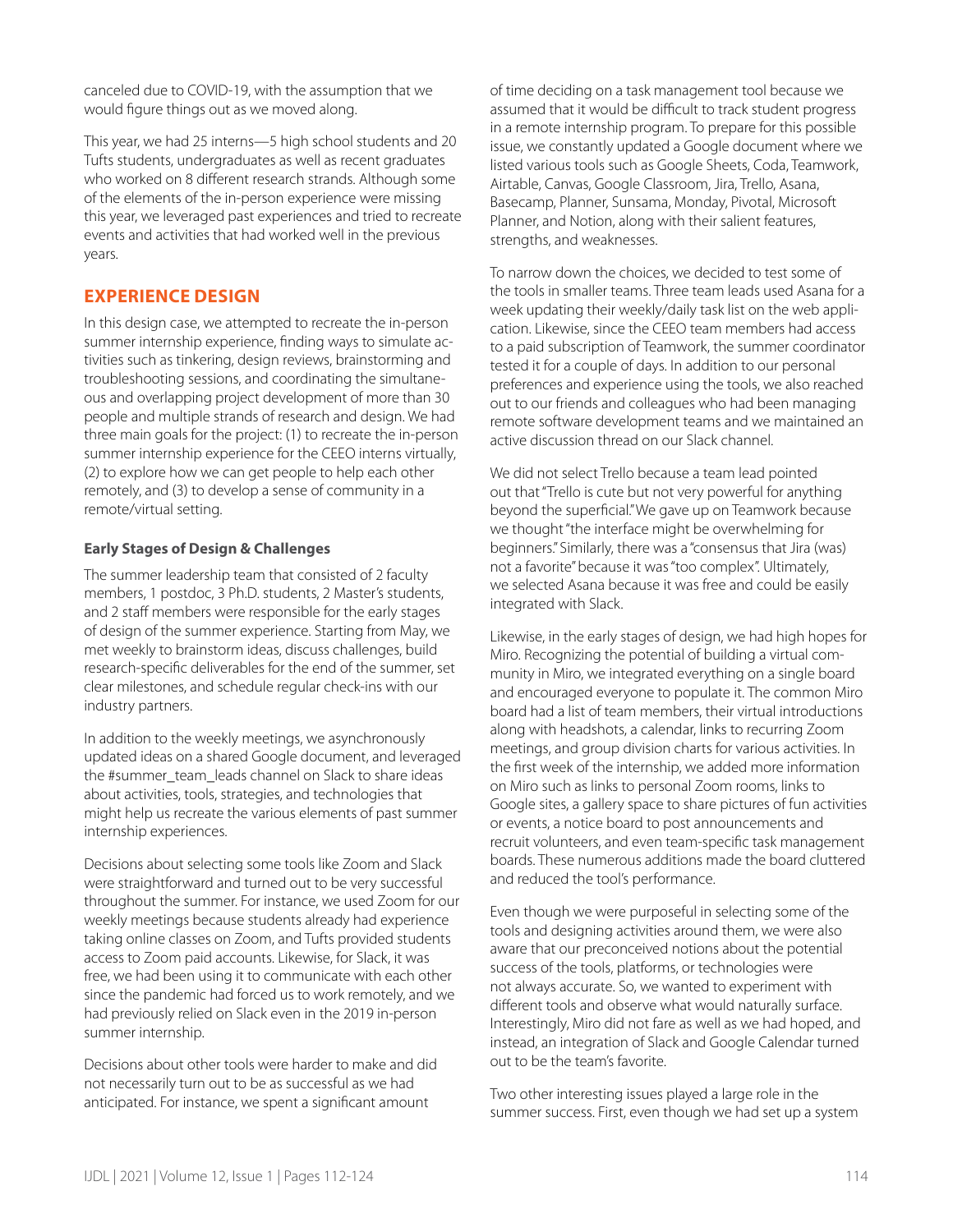to allow the interns to make custom online order requests and arrange for the purchased items to be mailed directly to their homes, shipments were usually delayed. This summer, it was taking up to 10 days longer for the deliveries to arrive in comparison to overnight shipping in previous years. Second, the Tufts internal paperwork slowed way down, meaning that new hires were not getting paid at the start of the summer.

# **Tools & Applications**

Tucker-Raymond and Gravel (2019) identify 5 STEM literacy practices:

- 1. Identifying, organizing, and integrating information across sources.
- 2. Creating representational forms and traversing representational systems.
- 3. Communicating with others for help and feedback.
- 4. Sharing finished or almost finished objects
- 5. Documenting making processes and/or milestones.

We took into consideration these STEM literacy practices when selecting the different tools for the summer internship program because the CEEO operates more like a makerspace than a traditional workspace because the interns undertake making/engineering/building projects.

[Zoom](https://zoom.us/)—a video conferencing software widely used in educational spaces, thus familiar and accessible for the interns and useful to ask for help or feedback.

[Slack—](https://slack.com/)a collaboration hub and messaging platform which could be leveraged not just to communicate with each other but also to share progress on your projects.

[Miro](https://miro.com/)—an online collaborative platform that enables teams to brainstorm ideas, thus useful to create visual representations and organize information.

[Gather.town](https://gather.town/)—a video conferencing platform (suggested first by an intern) that enables gatherings in virtual spaces which simulates a real-world communication scenario where you need to walk up to a person to start a conversation.

[Microsoft Teams—](https://www.microsoft.com/en-us/microsoft-365/microsoft-teams/group-chat-software)a unified communication and collaboration platform that combines chat, video meetings, file storage, and app integration, as an alternative to Zoom.

[Asana—](https://asana.com/)a task management tool that helps teams organize, track, and manage their work to keep track of multiple strands of research and delegate tasks.

[G Suite applications—](https://gsuite.google.com/)a suite of cloud computing, productivity and collaboration tools, software and products developed by Google, which are useful to organize and integrate information across sources.

Vygotsky (1981) proposed that learners' engagement with ideas are mediated by "cultural" and "psychological" tools which suggests that people make sense of ideas through production and engagement with different kinds of artifacts—representations, objects, or language—that have "been modified over the history of its incorporation into goal-directed human action," (Cole, 1998, p. 117). Hence, representational tools are central to learning. We build on this idea to think about the role of representations in the context of a virtual internship experience because we rely on non-verbal representations such as text, sketches, or emojis to communicate and learn.

Each week we experimented with different tools and platforms to design activities to simulate aspects of the in-person summer internship experience to recreate a similar experience for the new interns working remotely/virtually. For example, to start building the community, we asked the interns to virtually introduce themselves on Miro by asking each member to post a picture and answer a few questions about themselves. This simple act of participating in a common activity developed a sense of familiarity amongst the team members even before the interns were assigned to their respective projects. Likewise, to encourage collaboration among interns working in different teams, we created a virtual CEEO workspace on Gather.town which allowed the interns to hang out in the virtual space and have informal conversations with their peers—something which was very common in the in-person internship experience in the previous years and was possible because of the tool's feature that simulated a real-world conversation scenario.

| <b>IN-PERSON</b>                | <b>REMOTE/VIRTUAL</b>                               |
|---------------------------------|-----------------------------------------------------|
| Friday Frisbee                  | Virtual CEEO fun time                               |
| 9 am daily stand-up<br>meetings | Zoom check-ins, Asana boards                        |
| Hackathons                      | Virtual hackathons                                  |
| Guest speaker series            | Zoom seminars                                       |
| Orientation                     | Virtual introductions on Miro,<br>Zoom events       |
| Informal conversations          | Zoom meetings, #random<br>channel on Slack          |
| Lunchtime                       | #food channel on Slack                              |
| Final showcase                  | Virtual showcase                                    |
| Feedback                        | Weekly Google Forms survey,<br>reflections on Miro  |
| Debugging                       | #issues channel on Slack,<br>remote control on Zoom |
| Physical builds                 | Ship LEGO sets to the interns                       |

**TABLE 1.** Comparison of in-person activities with remote/ virtual activities.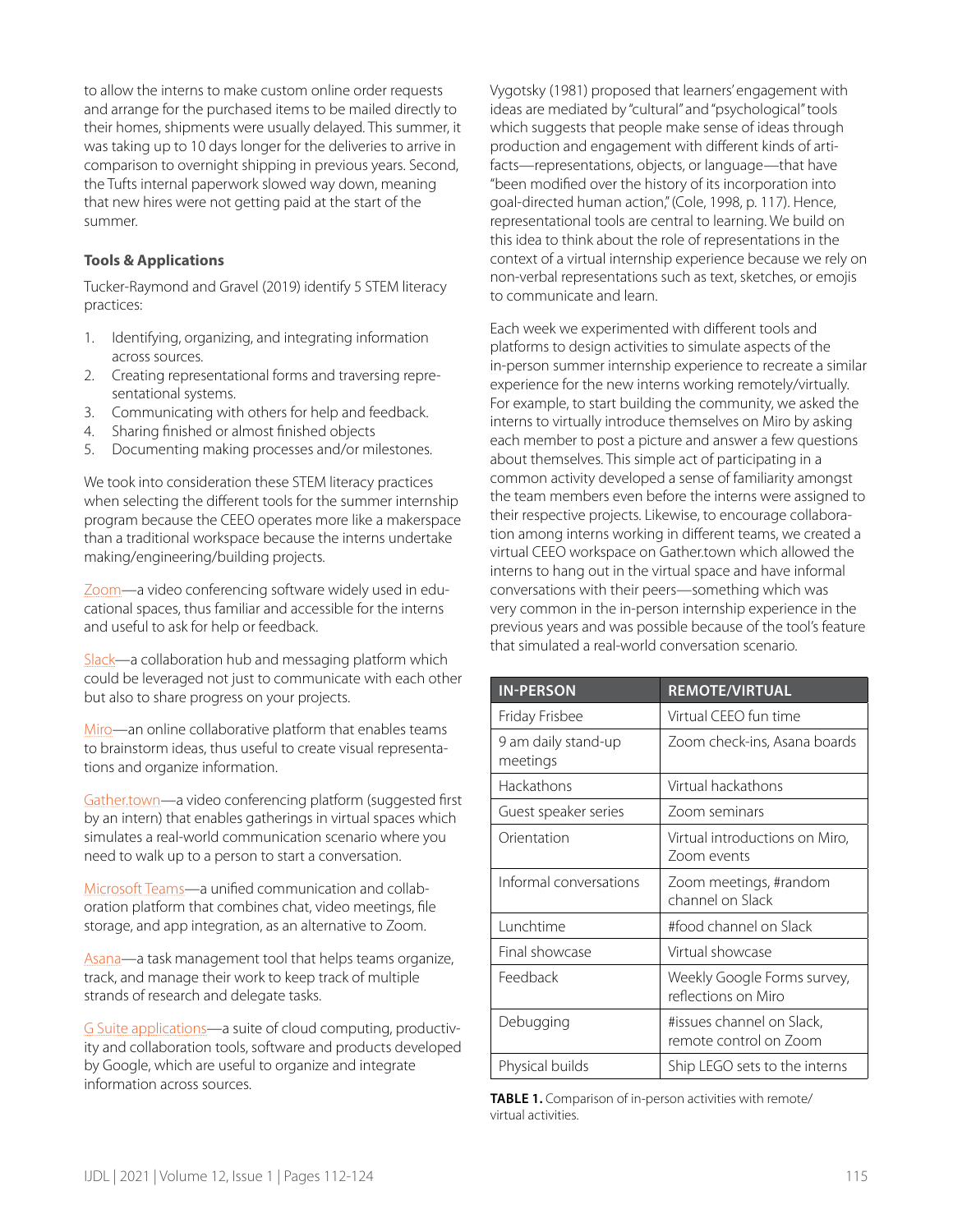Because our tool choice was not always a good one, we actively experimented with other tools throughout the summer internship program and involved students in suggesting, experimenting, redesigning, and deciding on the tools and strategies. For example, Gather. town was suggested by one of the interns in a feedback session and to explore how it could be used, another intern created a virtual map of the CEEO space. Once we had the map ready, we tested a "gallery walk" style sharing structure and received feedback from the interns to refine it.

# **Events & Activities**

See Table 1 for a listing of various events and activities we aimed to recreate at the start of the summer internship program, implementing the various tools.

#### **Themes**

As the summer internship progressed, we noticed the events and activities could be categorized into the following themes:

- 1. Community Building
- 2. Communication
- 3. Collaboration
- 4. Planning/Organizing
- 5. Feedback

We present these themes, and the different events and activities that comprised each theme, by first introducing the need for the activities, followed by the specific tools selected, iterations on the designed environment, and finally outcomes and perceptions shared by the interns in interviews and end of summer surveys.

# **COMMUNITY BUILDING**

In previous years playing frisbee, having lunch together, joking around, and getting to know each other through informal discussions and hallway conversations provided opportunities to build community. This summer we had to get creative and leverage the available tools to recreate those experiences.

To start building the community, we asked the interns to virtually introduce themselves on Miro by asking everyone to post a picture and answer a few questions about themselves. We noticed that this simple act of participating in a common activity developed a sense of familiarity amongst the team members even before the interns were assigned to their respective projects. Further, the interns got to learn

# **Getting to know your team members**



**FIGURE 1.** Example Miro board where team members introduced themselves virtually.

> about the larger structure of the CEEO and how the different projects were connected.

> As a result of experimenting at the end of spring semester, we found that students enjoyed hearing from practicing engineers—both what they are doing and how they got there. So, we decided to organize a weekly Speaker Series. As an early experiment, we confirmed 3 speakers for the first two weeks after which we asked the students for their feedback about the sessions. We were surprised to learn that the students asked for the speaker seminars to be held twice a week which was in stark contrast to complaints that most graduate students had about attending weekly seminars which is a requirement for most departments. Additionally, it is also important to note that although these seminars were voluntary, on average 30 participants attended these sessions (based on attendance data collected from Zoom).

It was clear that the students enjoyed hearing from the guest speakers and appreciated learning about their career trajectories. A student messaged us on Slack saying, "It's super hard to show appreciation and emotion through Zoom, so if you could please pass on my gratitude to her for me and let her know that I very much enjoyed learning about her and her partner's art pieces and exhibits and the messages they're meant to portray to the audience." We passed along the message, but we were left wondering about the limitations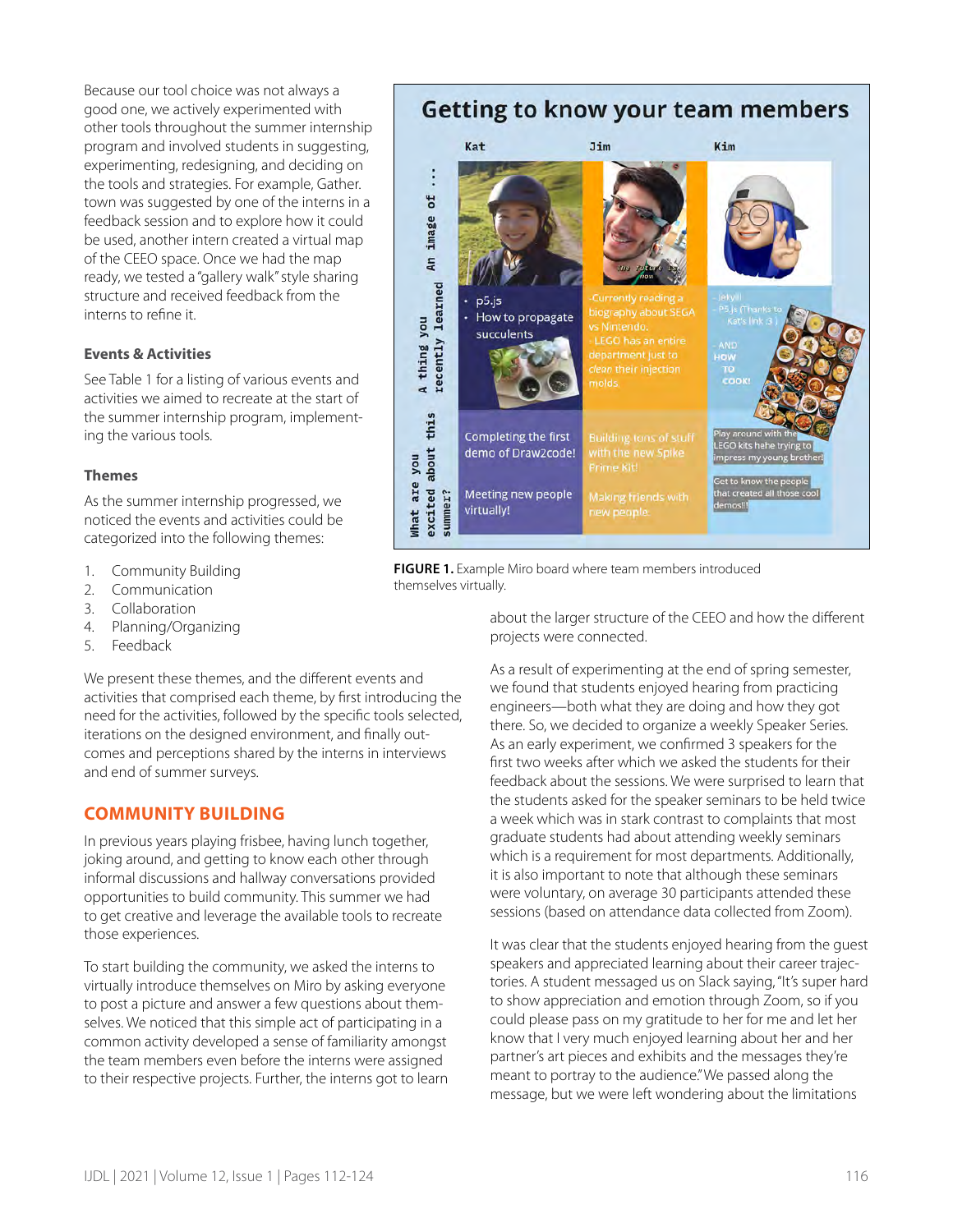of virtual platforms to "convey emotions" because we had been struggling with encouraging students to ask questions and involving everyone in a discussion. Further, since the interactions were virtual it was difficult for the speaker to get a sense of how their talk was going or if the audience was engaged. Based on such observations and feedback we received from the interns, we suggested a new 45-minute format: presentation by the speaker (10 min), breakout room discussions (10 min), and Q&A session (15 min), for the new speakers which turned out to be quite effective. In addition to that, we also learned a lot from the different strategies the speakers used in their talks. For example, two guest speakers utilized Polls Everywhere to engage the audience and to encourage them to participate in the discussion. Similarly, another guest used Google Documents to facilitate a collaborative reflection activity.

We tried one completely new experiment on June 19, where the students were encouraged to attend the "Juneteenth: Day of Reflection, Commitment, and Action" event organized by various organizations at Tufts. Although this was something we had not planned at

the beginning, considering the relevance of issues related to systemic racism, interested members formed a committee and led an initiative to discuss ideas around race, diversity, and inclusion in a weekly Systemic Racism Conversation Block. The members of the committee leveraged tools such as Google Documents to collect anonymous suggestions from the participants and Zoom breakout rooms to hold small group discussions. The interns appreciated that their voices were being heard as one intern mentioned "...even if we were just interns, we were able to give feedback to the whole CEEO and made me feel like I was contributing to the CEEO as a whole."

In the previous years, Friday frisbees used to be a common time for everyone to get to know each other outside the workspace. We wanted to create similar opportunities where interns could get to know people in an informal setting. Two team leads formed the "fun committee" and planned fun collaborative virtual events for the team members (with one intern joining the fun committee two weeks into the summer). CEEO Fun-time included games such as Drawasauraus, Codenames, and Drawphone and on average had an attendance of 18 participants (based on attendance data collected from Zoom). The interns "felt like that (CEEO Fun-time) was a really good outlet. I guess a little break from work, and I think even though it was remote, it was definitely a time for everybody to sort of get together."



**FIGURE 2.** Virtual CEEO workspace created on Gather.town.

At the start of the internship, we wanted to recreate informal spaces that would provide opportunities to get to know each other through small talks and informal conversations. Although we had thought about the idea of a virtual space, we had not really explored other options. We mostly relied on #random channel for interns to share fun ideas or memes. In a brainstorming session led by one of the guest speakers where the participants were thinking about making science and engineering learning engaging for middle schoolers, one of the interns suggested a tool called Gather.town. One of the team leads really liked the idea and decided to test it with her team of 2 interns. Their team selected a "office" map and used the virtual space to hold meetings for the entire day. They were impressed by the tool and recommended it to other teams. Another team lead explored the customization features on Gather.town and recognizing the tool's potential to recreate hallway conversations asked an intern to recreate the CEEO space virtually. Hearing about this idea, the administrative staff member emailed the intern a pdf of the CEEO floor plan which he (the intern) then used to recreate the space. He even added a secret pathway to a secret room and created a virtual Frisbee field for team members who missed the activity. It was great to see members from different teams collaborate to build the virtual CEEO space.

Since we had the virtual space available, we further experimented with the tool to hold a virtual Hackathon, we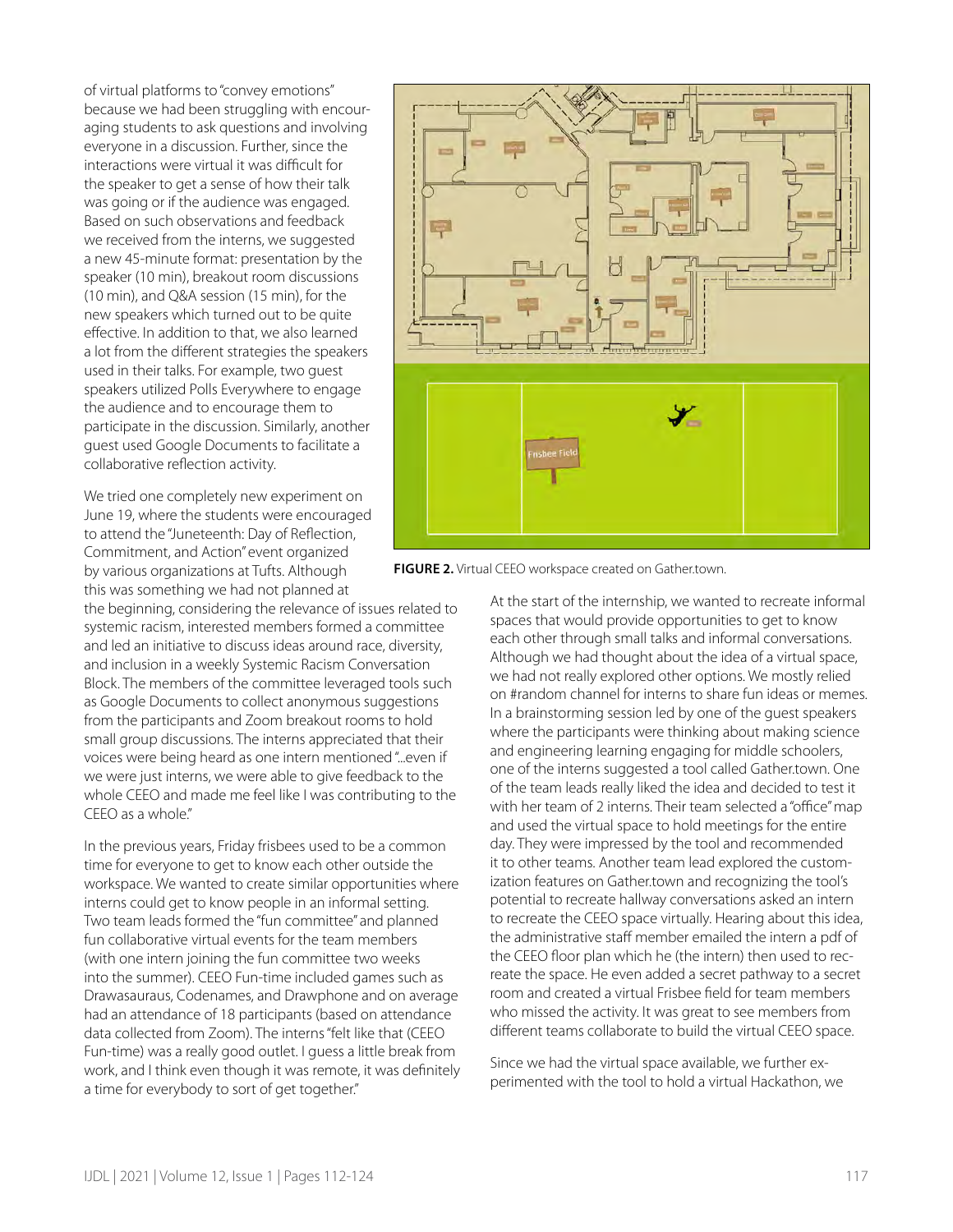created another custom map to recreate a "Gallery walk" style sharing session, and we held a "speed dating" style getting to know each other activity during CEEO Fun-time. Gather. town worked out well for informal conversations but for day-to-day use, most interns and team leads preferred Zoom because of better video/audio quality and smoother screen sharing features. In Gather.town, there was also a pervasive uncomfortable feeling of "eavesdropping" as you walked by an ongoing conversation.

As the summer progressed, some of the interns mentioned that they knew what their team members were working on, but they did not have any idea about what other teams were doing. So, to address this issue and encourage cross-team collaborations, we introduced a new structure for each team to post a 3-minute update video about their project on a dedicated Slack channel and for the other teams to offer feedback on their work and to share ideas about possible collaborations. One update video a day would be posted, implying that each group made three over the course of the summer. This was an interesting approach to asynchronously get updated on progress across different research strands. According to one of the team leads, this sharing format made her team's "work visible to the rest of the teams" and the reactions and comments on the video made her team feel appreciated and their work valued.

# **Tool Rankings**

After the end of the summer internship, we asked the consenting participants to fill out an online survey in which 10 interns and 4 team leads participated. We asked the participants to rank the different tools we had used during the summer based on how well they enabled Collaboration, Communication, Planning/Organizing, Feedback, and Community Building.

Analyzing these data proved somewhat challenging. In Figure 3, one can see our first attempt at analyzing the ranking data (rank of 1 is best), but as it is evident from the chart, the data presented with granularity this fine hid the trends and made it difficult to see how participants responded to different tools for different themes. Combining the ranking occurrences into 3 categories, akin to a coarser grain Likert scale: 1-2, 3-5, and 6-7, better illuminated the participants' perceptions of different tools' utility for each of the themes.

For example, from Figure 3, we can see that for Slack (orange dots), there were four participants who ranked it as #1 and five participants who ranked it as #2. So, Slack's combined ranking in the range 1-2 was nine, as indicated by the blue bar in Figure 4. This gave us a more salient view of the data and shed light into some interesting patterns relating to participants' perceptions. We used this technique to describe rankings for each of the themes.



**FIGURE 3.** Ranking of tools based on how they enabled Community Building (1st attempt).



**FIGURE 4.** Ranking of tools based on how they enabled Community Building (2nd attempt).

It is evident from Figure 4 that Slack, Zoom, and Miro were the tools most participants felt best supported community building. In the interviews as well as the survey, the participants mentioned features such as breakout rooms (Zoom), interest-specific channels (Slack), and virtual introduction board (Miro), contributed to enabling community building.

Gather.town was ranked moderately in comparison to other tools. One possible reason for it might have been some negative experiences like unstable audio/video connection or inability to communicate with everyone at the same time using the free version.

# **COLLABORATION**

In previous years, we set up the workspace environment so that opportunities for collaboration would surface naturally. The team members would work together, eat together,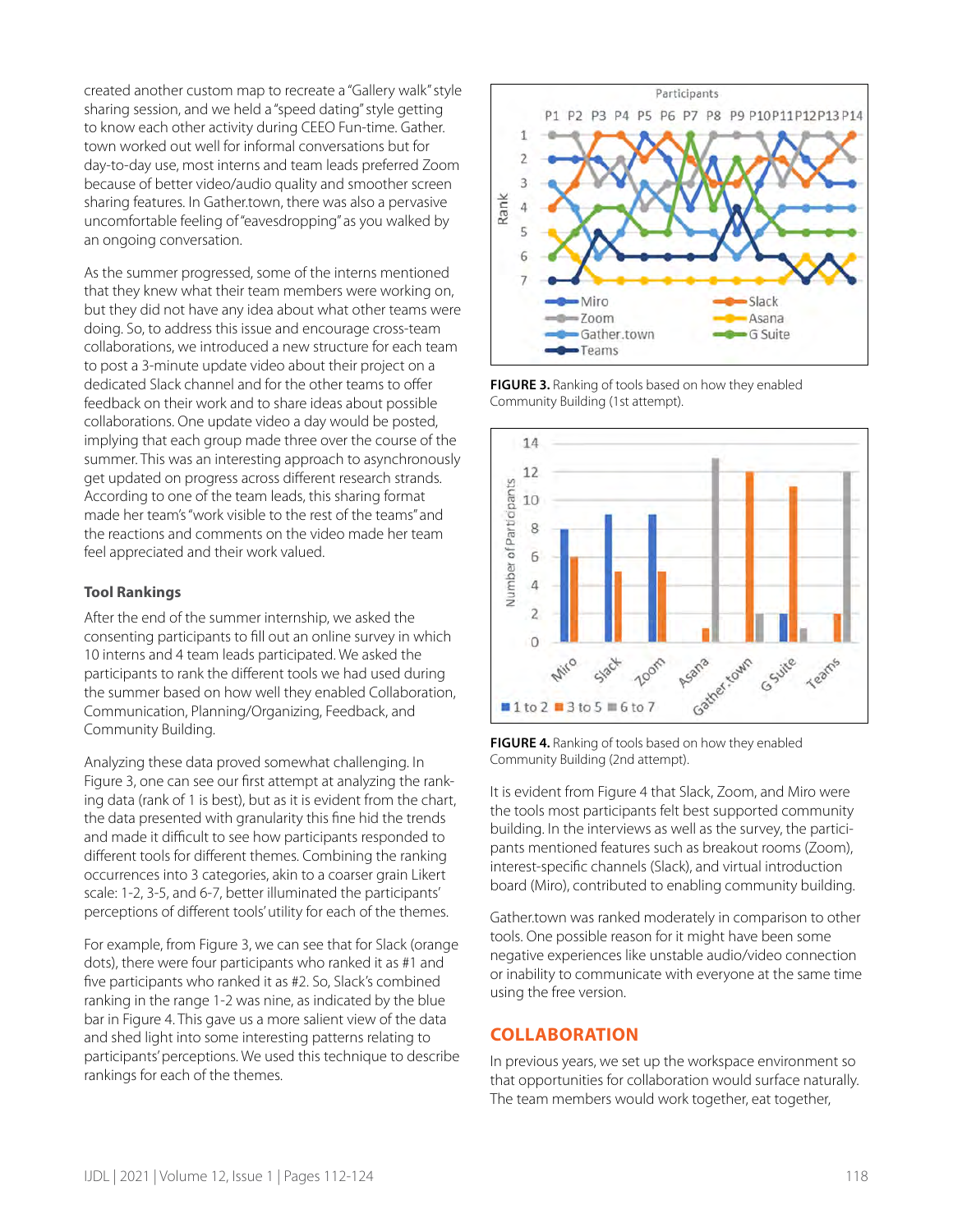and hack together—which naturally led to cross-team collaborations.

This year, we struggled to recreate similar opportunities for cross collaboration. The previously mentioned 3-minute video update was a success in fostering some crosstalk and a few cross-team collaborations. For instance, the Web Development team approached the Multimedia team to collaborate on a website banner design after watching their video update. Unfortunately, these collaborations were limited, and we hope to address this issue in the next iteration of design.

Also, in previous years, the graduate students or faculty members could easily look over the intern's shoulders if they were struggling with an issue or could grab a chair next to the person and look at the code together. We leveraged Zoom's "screen share" and "remote control" feature to debug codes and resolve similar issues. Another successful approach that the interns utilized to ask for help or feedback was the #issues channel on Slack. As shown in Figure 5, the students would capture a screenshot of their code and ask for advice from other team members. It usually took only a couple of minutes for other interns or team leads to respond to the issue and a couple more minutes to resolve it. Likewise, interns also used Zoom's "screen share," and "remote control" feature to do peer-coding.

Further, different team members utilized different strategies to test their ideas and receive feedback on their work. One team lead utilized different shapes in Miro to recreate the testing environment for a paper-based programming tool where two participants collaborated to build a program sequence. The Placemats team organized a Hackathon and paired members from different teams to build LEGO structures and the Online Learning team tested a robotics curriculum and code examples by sharing the content on GitHub.

Likewise, some session facilitators needed to divide the participants into different teams, either randomly or based on certain criteria like familiarity with a software or comfort level with a tool. It was useful to ask participants to self-select into groups based on their expertise or comfort level, or whether someone was on a Mac or a PC, or whether someone had a LEGO EV3 or a SPIKE Prime set. The facilitators leveraged Miro's capabilities to quickly rearrange "sticky notes" to help them form teams and assign collaborative tasks. Here is an example of how they organized the participants into teams based on their levels of expertise.

#### **Tool Rankings**

In Figure 7 we can see that Zoom, Slack, and G Suite were ranked in the top range by most participants. In the interviews as well as the survey, the participants mentioned



**FIGURE 5.** Jim asking for help on Slack's #issues channel.





features like breakout rooms (Zoom), "screen share/ remote control was also super helpful to sharing information and debugging" (Zoom), "working together in real time" (G Suite), "making groups to send direct messages" (Slack), and "sharing link with anyone" (G Suite), contributed to enabling collaboration. We found a few key integrations as well. We struggled initially with time zones but integrating Google Calendar into Slack provided the appropriate reminders. We also leveraged the "Info" field in Slack to share Zoom addresses, making it easier to quickly start a video-based conversation.

# **COMMUNICATION**

In the in-person internship experience, it was easy to communicate with each other because everyone was in the same physical space. This year, we tried to simulate some aspects of the in-person interactions using online tools. The preferred tool for one-on-one conversations as well as group conversations was Slack because team members could easily send a message and get instant responses. Most teams decided on a daily check-in meeting with their team leads to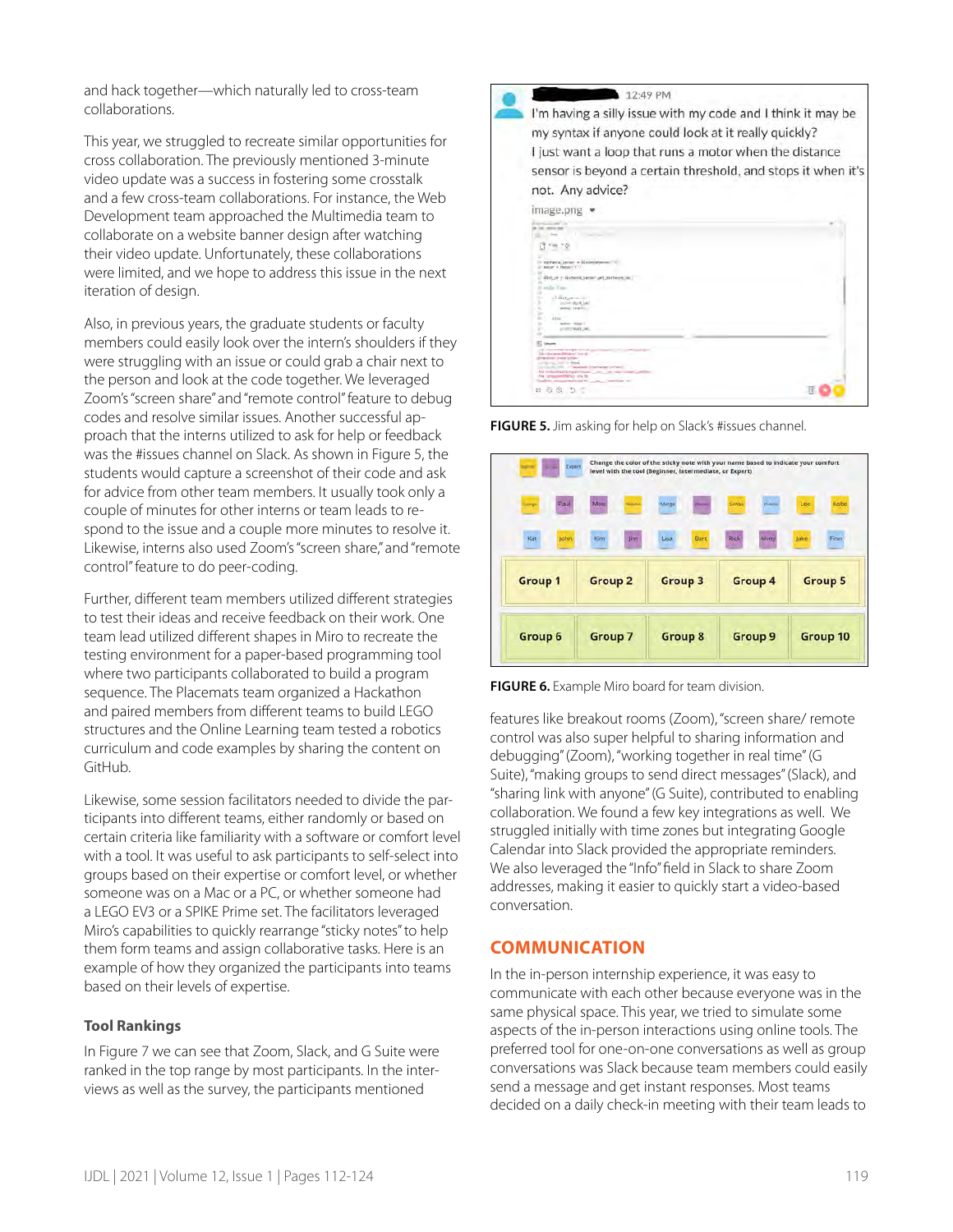

**FIGURE 7.** Ranking of tools based on how they enabled Collaboration.

update their team members about their work and keep track of their progress.

Also, in previous years, faculty members would go around the different workstations and get updated on what everyone was working on. We wanted to simulate a similar sharing structure in a virtual environment. First, we experimented with a Gallery walk style sharing setup using the virtual CEEO map. The participants did not enjoy the experience because of the tool's limitations—the audio/video quality was not as good as Zoom, the characters had to be very close to each other to be able to hear each other clearly, there was no way to communicate with everyone at once, and it was difficult to keep locate the different groups because the virtual space was quite spread out. In the next iteration, we simplified the custom space by designing circular pods for the respective teams. We experimented with the perimeter of the circle, so that members who fit inside the circle would be able to hear each other well but at the same time, the spacing between the two circles were far enough that the other teams would not be able to hear the conversation. The simpler design worked well once the participants had clear directions about when to stay in their circles and when to move to the other group.

Similarly, in previous years, 2-3 guests from our industry partners would visit us at the end of the summer to hear from the interns about their projects and the progress that was made. The guests would interact with the interns, ask plenty of questions, and watch live demonstrations, and play with the physical products and prototypes. Since everything was virtual this year, we had to think creatively about how we could replicate some of the elements of interactions and engagement that the in-person sharing offered. Fortunately, we also saw opportunities in everything being virtual



**FIGURE 8.** Custom space in Gather.town to recreate a gallery walk setting.

because we could invite a lot more guests from industry partners because they could join us virtually.

In our first attempt, we figured a pdf flyer would suffice to communicate to our guests about the progress happening across all different research strands. So, our design intern created a fun flyer design. After an internal design review, most members pointed out that the information on the single page flyer was not enough to clearly communicate the essence of the projects. So, we decided to add a link to a Google Document on the flyer so that the guests could learn more about the projects, if they were interested. In the second iteration, different teams started populating a common Google Document with pictures and texts explaining their projects. But soon, the document started looking messy because different teams were using different styles and formats. In the third iteration, we decided to provide a Google Slides template for the teams to update their information to maintain design consistency. Satisfied with our design, we distributed it to the industry point people for feedback. They liked how the slides were set up and gave us valuable feedback about organizing the information on the slides to add clarity. In the fourth iteration, our slide deck had 3 sections: a 2-minute video pitch, details about the project (learning objective, key users, project maturity, phase of testing), and space for questions about the projects that the guests could update asynchronously. Distributing this preread slide deck turned out to be an effective solution to get the guests updated on the different projects, leaving more time for the interns to answer questions from the guest and for the guest to interact with the projects when they joined the synchronous virtual gathering. In the end, we split the industry visitors into two groups with each group only seeing 1/2 of the talks (5 out of the 10 projects) but therefore having more time for questions and discussion. The sponsors were pleased with the final discussions and student work.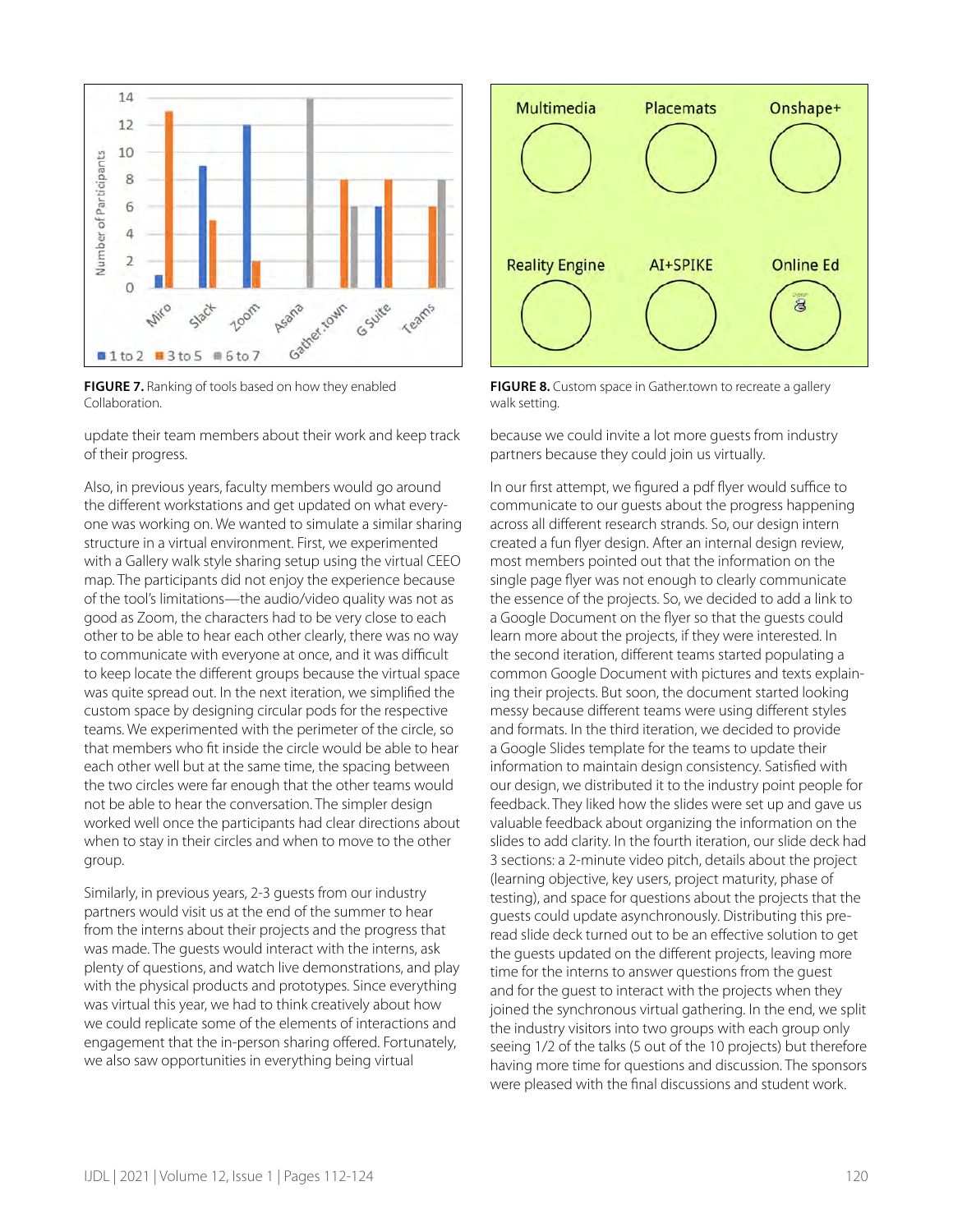# **Tool Rankings**

In Figure 9, we can see that Zoom and Slack were ranked in the top range by most participants. The participants mentioned features like "being able to DM people if I had questions" (Slack), "create group chats" (Slack), "instantaneous feedback and being able to see my teammates" (Zoom), contributed to enabling communication.



**FIGURE 9.** Ranking of tools based on how they enabled Communication.

# **FEEDBACK**

In previous years it was relatively easy to gather people around the table and ask for their feedback but this summer we had to leverage tools like Miro, Slack, Google Forms, and Google Documents to offer and receive feedback.

To get a sense of how the summer experience was going and get feedback on what was working and what could be improved, we asked the interns to fill out a weekly anonymous Google Form survey. Each week, the summer internship coordinator went through the responses and shared any interesting insights to the rest of the leadership team on the weekly meetings. The survey responses helped us to make necessary changes in case anything was not working and to integrate useful suggestions from the interns. The interns' suggestions helped us iterate on our strategies for communication and collaboration.

In the past, at the end of the internship, we would gather the interns in the CEEO workshop room and ask them to reflect on how their summer internship experience was. This year, for the end of summer reflections, instead of asking everyone on a Zoom call to share their thoughts about their summer experience, we first wanted everyone to fill out a reflections board on Miro silently, and then ask the interns to share their thoughts.



**FIGURE 10.** End of summer reflections on Miro.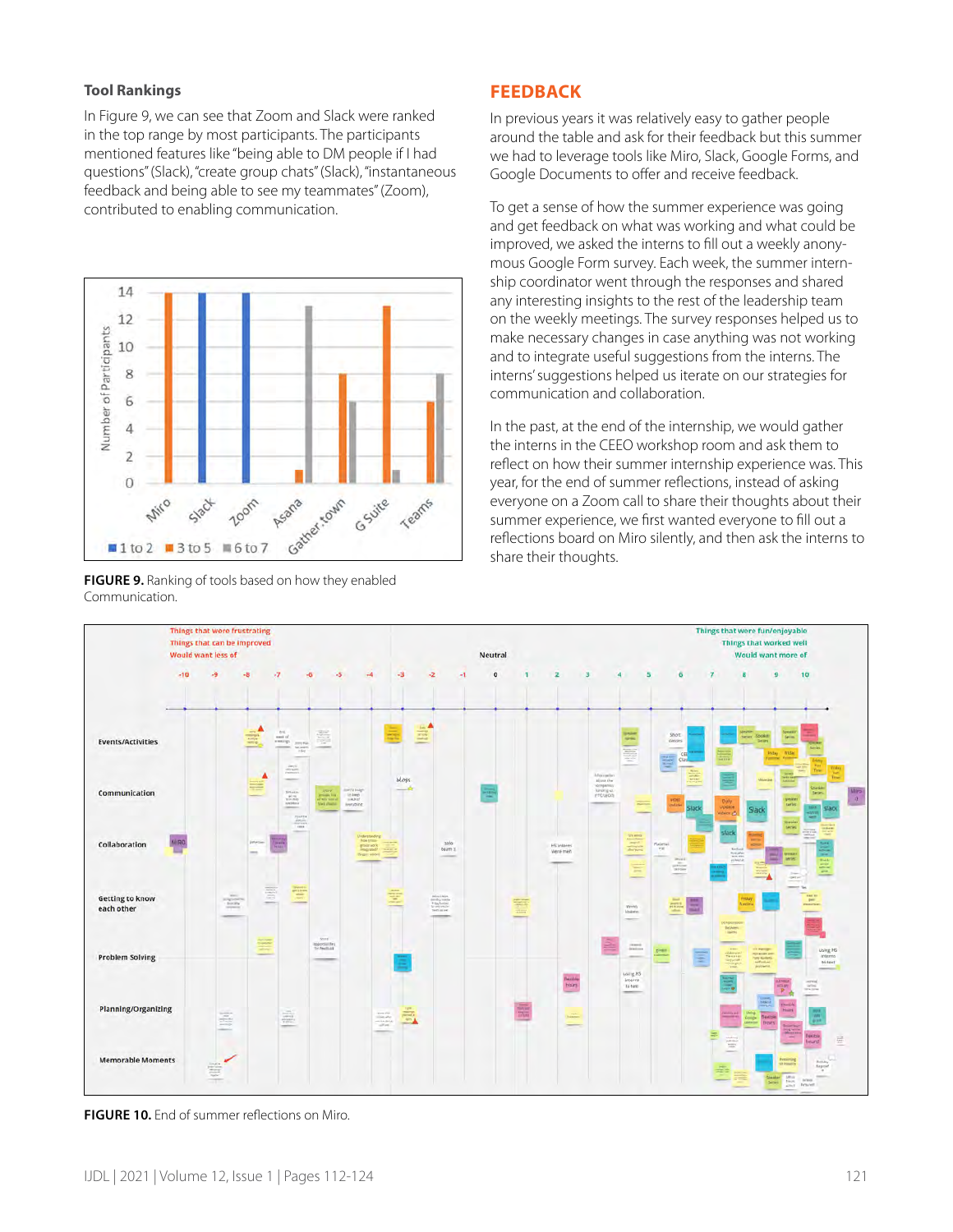

The Miro board gave us valuable insights into what activities the interns enjoyed and where there were rooms for improvement for our team. For starters, we were glad to see a lot more "sticky notes" on the positive side of the board, but it also showed us which activities the interns valued and what tools they used the most. For instance, a lot of the interns mentioned the Speaker Series, CEEO Fun-time, and Systemic Racism Conversation Block multiple times, indicating their popularity. This also highlights the importance of organizing non work-related sessions and activities to build virtual communities. Likewise, the interns also mentioned tools like Slack, Zoom, Miro, and G Suite multiple times. The popularity of Slack on this reflection board is also consistent with the data from tool rankings chart. One interesting realization we had when the interns were filling out the reflection board was that it was clear that some interns really liked Miro while other interns did not. This might explain why Miro collaborations did not materialize as well as we had hoped.

Further, some teams also used Slack to get feedback on design. They would share multiple design options and ask the other members to use the poll feature on Slack or their favorite emojis to indicate their preferences. This turned out to be a quick and easy way to choose the best design option. Further, some of the team members mentioned that they liked Slack because the feedback they received would be saved and they could search for it later in case there was any confusion. In this sense, some members were also using Slack as a note-taking tool to document feedback on their work.

#### **Tool Rankings**

In Figure 12, we can see that Zoom and Slack were ranked in the top range by most participants. The participants mentioned features like "instantaneous feedback and being able to see my teammates" (Zoom), and ability to post images or video to ask for feedback (Slack), contributed to enabling feedback.



**FIGURE 11.** Kat asking for design feedback on Slack. **FIGURE 12.** Ranking of tools based on how they enabled Feedback.

| # schedule             | <b>Summer 2020</b><br>$\overline{B}$                                                                                                                                                      |
|------------------------|-------------------------------------------------------------------------------------------------------------------------------------------------------------------------------------------|
| $#$ to-dos             | 31<br>There are 2 events today<br><b>Final Goodbyes: D</b><br>Aug 7 from 10:30 AM to 11:30 AM at<br>https://tufts.zoom.us/my/<br><b>CEEO Fun time</b><br>Aug 7 from 1:00 PM to 2:00 PM at |
| a ai on spike sum      |                                                                                                                                                                                           |
| # food-and-recipes     |                                                                                                                                                                                           |
| $\triangle$ multimedia |                                                                                                                                                                                           |
| $#$ ptc                |                                                                                                                                                                                           |
| a team placemats       | https://tufts.zoom.us/j/                                                                                                                                                                  |

**FIGURE 13.** Integration of Google Calendar on Slack.

# **PLANNING/ORGANIZING**

In past years, each day would start with a 9 am whole team stand-up meeting where each team member would share what they were working on. Additionally, since we had interns working in different time zones, we needed to come up with alternatives that would work for everyone.

Since we had designed everything around Miro, the Miro board had recurring Zoom meeting links, links to personal Zoom rooms, task management boards, and a whole bunch of other stuff. Unfortunately, most of the interns mentioned in their weekly feedback surveys that they had difficulty finding relevant information and they had to ask their peers to make sure they were not missing any meetings. So, we investigated other alternatives and ultimately integrating Google Calendar for Teams on Slack turned out to be quite effective. This integration would not just remind everyone to join group meetings but would also provide a Zoom link to the meeting.

Similarly, adding links to personal Zoom meeting rooms, Google Sites, and GitHub repositories, on the Slack profile reduced distribution of information across different platforms and Slack turned out to be a central communication platform.

In the interviews, two interns mentioned that they sent direct messages to themselves to keep track of their work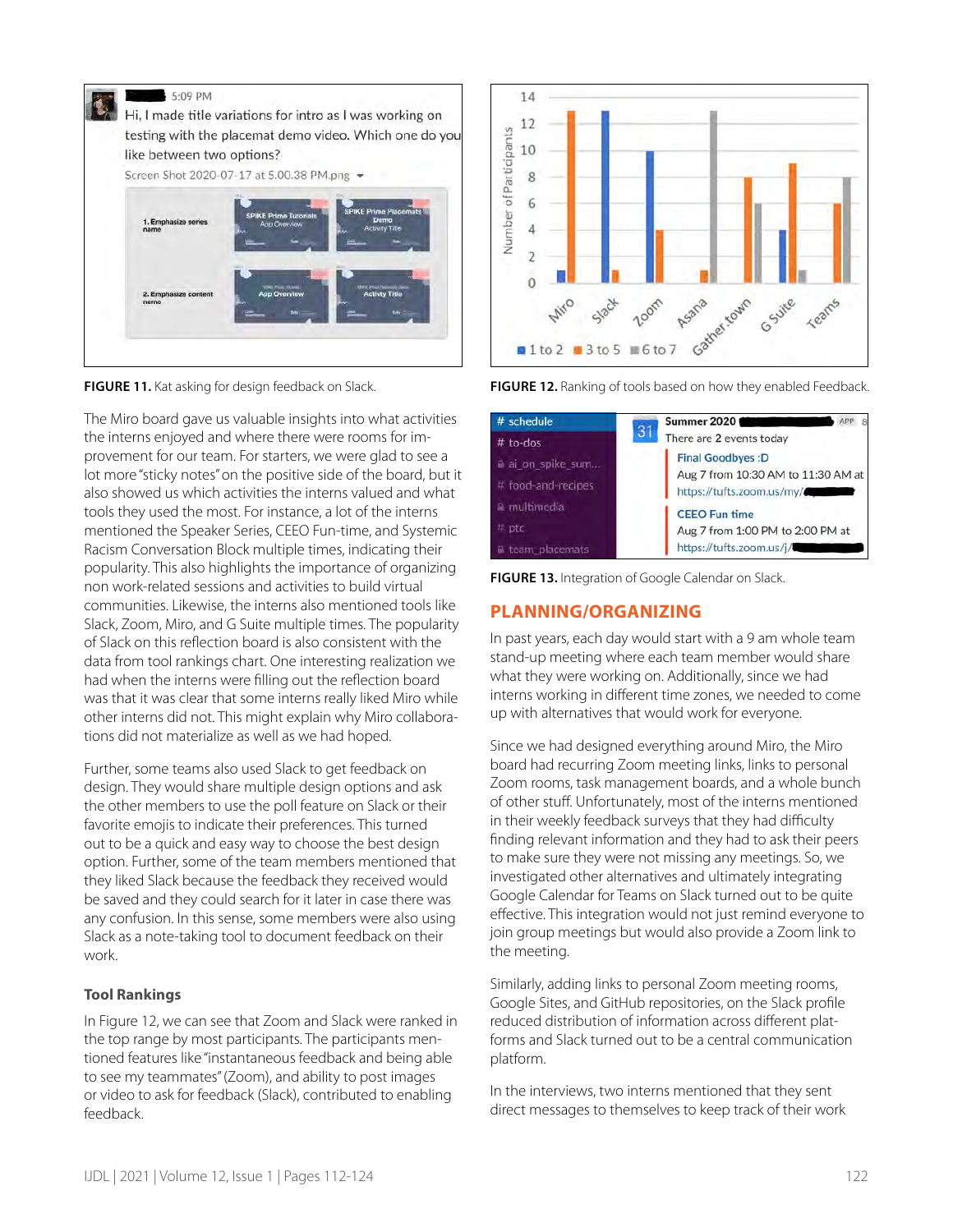and to remind themselves of what was on their plate for the week. One intern mentioned that she relied on a physical notebook to create a task list because she was used to that. Another intern had a similar strategy to organize her work, but she used the sticky notes on Miro to create a task list. So, in general, different people had different preferences and strategies to organize their work. Likewise, some teams continued the previous year's tradition of daily 9 am standup meetings while others who had members from different time zones did the stand-up meetings at 3 pm. In addition to the internal check-ins, we had also scheduled three industry check-ins spread out across the 9-week internship which helped the teams keep track of their milestones.

# **Tool Rankings**

In Figure 14, we can see that Slack, Zoom, and Miro were ranked in the top range by most participants. The participants mentioned features like "integration of Google calendar" (Slack), "organize to-do lists" (Miro), and "plan update videos" (Zoom), contributed to enabling planning/ organizing.

As we mentioned in the "early stages of design" section of this paper, we spent a significant amount of time and energy to decide on a task management tool and that even though we were purposeful in selecting some of the tools and designing activities around them, we were also aware that our preconceived notions about what tools/platforms/ technologies work best are not always accurate. Asana's ranking in the Planning/Organizing category, even though it is a task management tool, reiterates that message. One possible reason for Asana being ranked in the lower range is that not all teams implemented it. And for the few teams who experimented with it, daily update meetings with team leads, regular check-ins with industry partners, and use of other tools like a physical notebook, Slack, and Miro negated the need for a dedicated task management tool.

# **LEARNINGS**

Based on our experience running the 9-week summer internship program, analysis of data, and reflection on our design, we want to share some learnings derived from our experimentation and observations.

# **Provide opportunities for team members to get to know each other outside of a formal environment.**

The virtual environment does not immediately recreate the kinds of personal and informal interactions that come with sharing space with others. Meetings and events are scheduled, communication is goal-driven and specific, and the opportunities to just be with and around others can be lost. However, we worked to create space and opportunities for team members to build relationships with each other both through the work and outside it.



**FIGURE 14.** Ranking of tools based on how they enabled Planning/Organizing.

Referring to the end of summer reflections as well as interview responses, the interns appreciated opportunities to get to know each other through activities like CEEO fun time, systemic racism conversation blocks, and sharing common interests or silly memes in the #random Slack channels.

# **Explore creative ways of leveraging existing technology to replicate in-person experiences.**

At the start of the summer, we certainly had doubts about how the summer internship program would turn out to be and we had no idea whether we would be able to recreate the in-person internship experience. Instead of calling the whole thing off, we thought about creative ways to leverage existing technology to replicate some in-person experiences.

For example, by combining different strategies like distributing pre-read slides before the final showcase, engaging the audience in a scavenger hunt to explore a new website design, using Zoom's remote-control feature to control each other's screen, and controlling a robot using a web app, we were able to engage over 40 guests in the final showcase.

# **Provide multiple options to facilitate communication and collaboration.**

As evident in the tool ranking charts for the different themes, there is no clear consensus around the best tool for a particular task. This should not come as a surprise, as people have different preferences that influence the ways they engage in and use different tools. Given different people have different relationships to tools and ways of integrating them into their practices in individual ways, we should provide options in terms of different tools to support similar kinds of work.

For example, some people might be comfortable asking questions on a group Zoom call while others might be more comfortable sending a direct message via Slack.